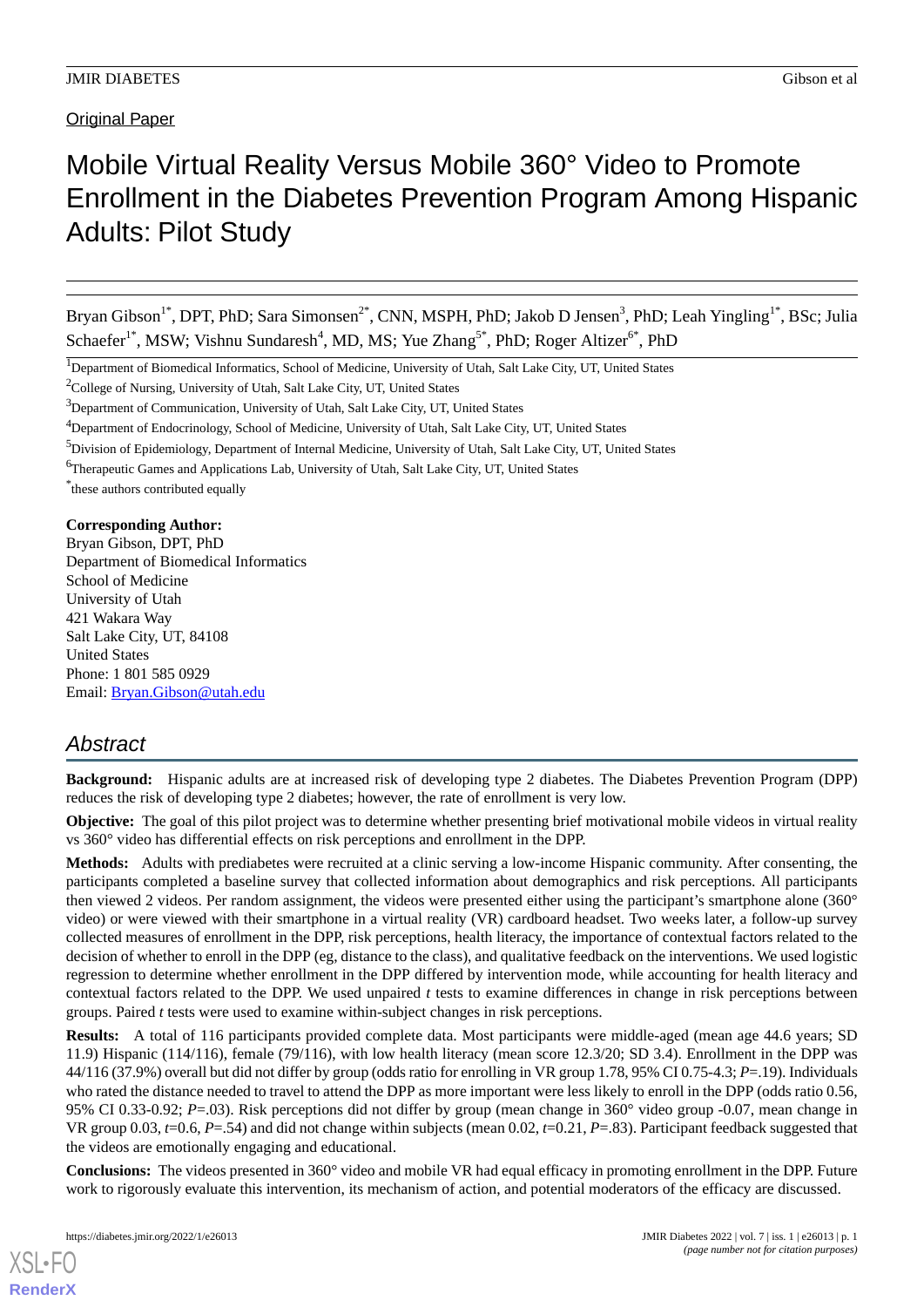#### **KEYWORDS**

diabetes prevention; virtual reality; risk; perception; diabetes; type 2 diabetes; mobile phone; prediabetes; prevention; VR; enrollment; pilot study; video

# *Introduction*

More than 42% of Hispanic adults in the United States have prediabetes, placing them at increased risk of type 2 diabetes mellitus (T2DM) [[1](#page-7-0)]. Extensive evidence has demonstrated that moderate lifestyle changes can reduce the progression from prediabetes to T2DM by 58% [[2\]](#page-7-1). To address this epidemic, the Centers for Disease Control and Prevention have established the national Diabetes Prevention Program (DPP) [\[3](#page-7-2)]. The DPP is a yearlong lifestyle change program and has been shown to be effective in reducing the risk of developing T2DM [[4\]](#page-7-3). However, through 2019, only 0.4% of the 88 million adults in the United States with prediabetes have enrolled in the DPP [[4\]](#page-7-3), and only 8.6% of these enrollees are Hispanic [\[5](#page-7-4)]. Clearly, there is need for scalable interventions that increase enrollment in the DPP among Hispanic adults.

Currently, most individuals with prediabetes who enroll in the DPP are identified by their primary care provider (PCP), counseled regarding the benefits of the program, and then referred. Studies of provider referrals to the DPP have reported variable DPP enrollment rates, ranging from 8% to 19% [\[6-](#page-7-5)[8\]](#page-7-6). While provider counseling and referral is a useful means to promote DPP enrollment, there are 2 significant limitations to this approach. First, most providers do not currently counsel their patients about lifestyle changes and weight loss [\[9](#page-7-7),[10\]](#page-7-8). Adding diabetes prevention counseling to PCPs' already heavy workload may only exacerbate their perceptions of lack of time. Additionally, many PCPs lack training in counseling, leading to missed opportunities [[11](#page-7-9)[,12](#page-7-10)]. Second, DPP enrollment program that is based on a clinical encounter will necessarily miss the many individuals who do not seek primary care in a given year [\[13](#page-7-11)], a problem that may be more prevalent among Hispanic adults who access primary care less frequently than adults of other ethnicities [[14\]](#page-7-12). Thus, we sought to compare 2 approaches to promoting DPP enrollment that do not require provider counseling or referral.

In this pilot project, we compared the effects of mobile 360° video vs mobile virtual reality (VR) on participants' risk perceptions and enrollment in the DPP. The participants were randomized to 1 of the 2 following study groups: mobile 360° video and mobile VR. The participants in both groups viewed 2 videos that contained the same content in different delivery modalities. The videos demonstrate the possible negative future complications of diabetes. Those assigned to mobile 360° video watched the videos on their smartphone (the viewer moved their phone to "look around" the world of the movie) while those assigned to mobile VR watched the videos using their smartphone inside a cardboard VR headset with headphones. The goal of this project was to determine if there was a difference in DPP enrollment rates between those who watched the videos using mobile 360° technology vs mobile VR. While we expected that VR would lead to greater changes in risk

perceptions and higher enrollment in the DPP than the same videos viewed as 360° video, the study was not designed to measure the possible mediators of that effect. Future studies are planned to examine this question.

The rationale for comparing mobile 360° video vs mobile VR is twofold. First, the question is largely unaddressed; prior research comparing 360° video and immersive VR is very limited [\[15](#page-7-13),[16\]](#page-7-14) and has not addressed health risk presentation or risk perceptions in individuals at risk of chronic disease. Second and more importantly, information on any differential effects of these 2 modes of intervention delivery would be valuable in the design of future interventions to promote health behaviors, particularly those that seek to target low-income, at-risk communities. Mobile 360° videos are highly scalable (ie, could be texted to anyone with a smartphone) while VR requires a headset and headphones that many low-income individuals may not have access to or may not be comfortable using without assistance.

## *Methods*

#### **Conceptual Framework**

The reasons an individual may enroll (or not enroll) in the DPP are multifactorial. First, only 15% of Americans with prediabetes are aware they have this health condition [\[17](#page-8-0)]. Secondly, many individuals with prediabetes lack knowledge about appropriate health behavior changes (eg, increasing physical activity and weight loss) needed to prevent T2DM [[17,](#page-8-0)[18\]](#page-8-1). In addition, many individuals with prediabetes have an inaccurate understanding of the risks associated with developing T2DM and its complications [\[19](#page-8-2)]. Finally, even individuals who are aware that they have prediabetes and understand the risks may not enroll in the DPP because of practical barriers such as the cost of enrollment, limited time for participation (22 sessions over 12 months), and difficulty with travel to and from DPP sessions [[20\]](#page-8-3).

Our intervention addressed or measured (for use as a covariate) each of the factors shown in [Figure 1](#page-2-0). First, to address low awareness of prediabetes, all participants were called by the clinic's health coach, were informed that they have prediabetes, and were asked if they would like to participate in the study.

Second, to address low risk perceptions, individuals were randomized to either the VR or 360° version of our videos. The proposed mechanism of action for these videos was based on the tripartite model of risk perception [[21\]](#page-8-4), which divides risk perceptions into deliberative risk perceptions (ie, the individual's estimates of the likelihood of developing a condition), affective risk perceptions (ie, the individual's level of worry about a particular risk), and experiential risk perceptions (ie, how easy it is to imagine developing a condition). The videos were hypothesized to increase the participants' affective and experiential risk perceptions, and this would motivate them to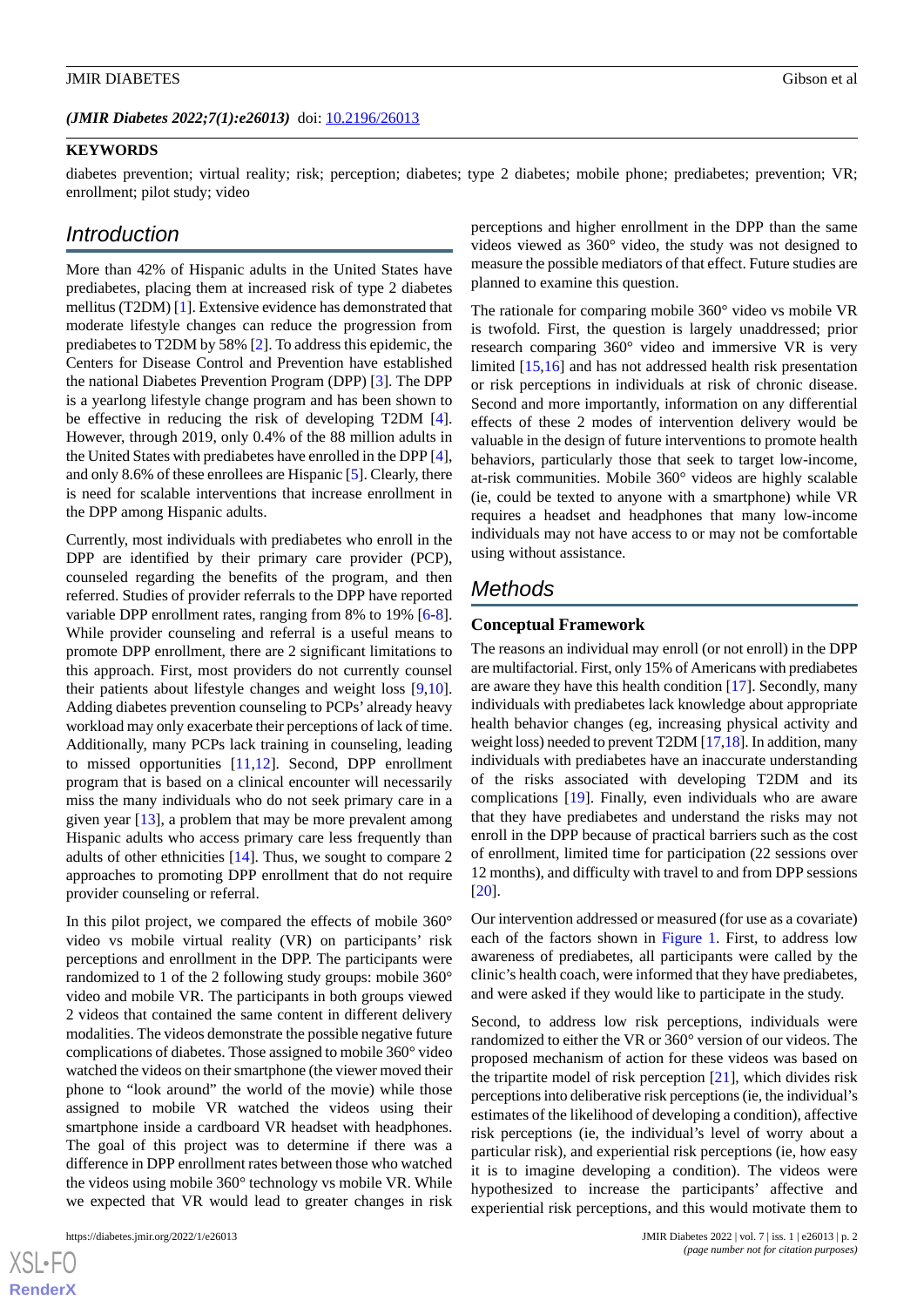enroll in the DPP. Third, to address limited knowledge about prediabetes, T2DM, and the DPP, all participants were sent a link to a website  $[22]$  $[22]$ , which includes the 3 following components: a self-assessment of risk (using the American Diabetes Association risk score, hypothesized to change deliberative risk perceptions), didactic pages about prediabetes and T2DM, and didactic pages about the DPP and its benefits.

Finally, while this pilot study did not have the resources to intervene on the practical barriers to enrolling the DPP, we measured individuals' reports of these barriers (eg, cost and time for participation) for use as covariates when estimating the videos' efficacy.

<span id="page-2-0"></span>**Figure 1.** Conceptual framework. DPP: Diabetes Prevention Program; T2DM: type 2 diabetes mellitus; VR: virtual reality.



### **Description of Videos**

In this pilot project, all participants watched the same 2 immersive videos. These were developed by our research team after an extensive process of co-development with community members at risk of diabetes. The first video demonstrates how one's vision worsens over years with diabetic eye disease. The second video is a first-person narrative of an individual who progressively develops T2DM, oral health issues, and heart disease. Both videos conclude with a positive message that enrolling in the DPP may aid in preventing these potential negative outcomes. Both videos include a male or female voice-over in either Spanish or English (selected by the participant at the start of the video).

#### **Ethical Considerations**

The study protocol was approved by the University of Utah Institutional Review Board prior to study initiation (approval number: 00115941). Informed consent (in English or Spanish) was obtained from all participants, via consent cover letter, prior to data collection.

#### **Recruitment and Settings**

This project was conducted in partnership with the Midvale Community Building Community Clinic. This clinic serves a primarily low-income Hispanic population in Midvale, Utah. This clinic offers the DPP to its patients at no cost.

#### **Procedures**

Potential participants were identified in the clinic's electronic health record by the clinic's health coach (using hemoglobin

 $A<sub>1c</sub>$  values 5.7-6.4). They were then informed via telephone that they have prediabetes and asked if they were willing to participate in the study. During this call, individuals were screened to ensure they owned a smartphone, which was required for study participation.

Individuals who agreed to participate were contacted by the research assistant to meet in person at the clinic. During the in-person meeting, the study was explained, and the participant underwent informed consent. All study materials and the videos were provided in either English or Spanish according to the participant's preference.

The baseline questionnaire collected information on demographics and a yes or no question on whether the individual had prediabetes (a check on whether they understood the notification from the clinic's health coach); it also included an 18-item validated measure of risk perception [[23\]](#page-8-6). After completion of the baseline questionnaire, the participants were randomized to receive either the mobile 360° video or the mobile VR experience. Individuals in the VR group were provided with a cardboard headset and headphones and watched the videos privately in the clinic conference room. Individuals in the mobile 360° video group watched the videos on their smartphone, privately in the clinic conference room. Technical issues that the participants experienced with either platform were noted for future refinement of the intervention. Prior to leaving the clinic, the participants were given a flier for the DPP offered by the clinic, which included enrollment instructions. Within 2 days of the baseline meeting, each participant was sent an SMS message with a link to the "doihaveprediabetes" website [[22\]](#page-8-5),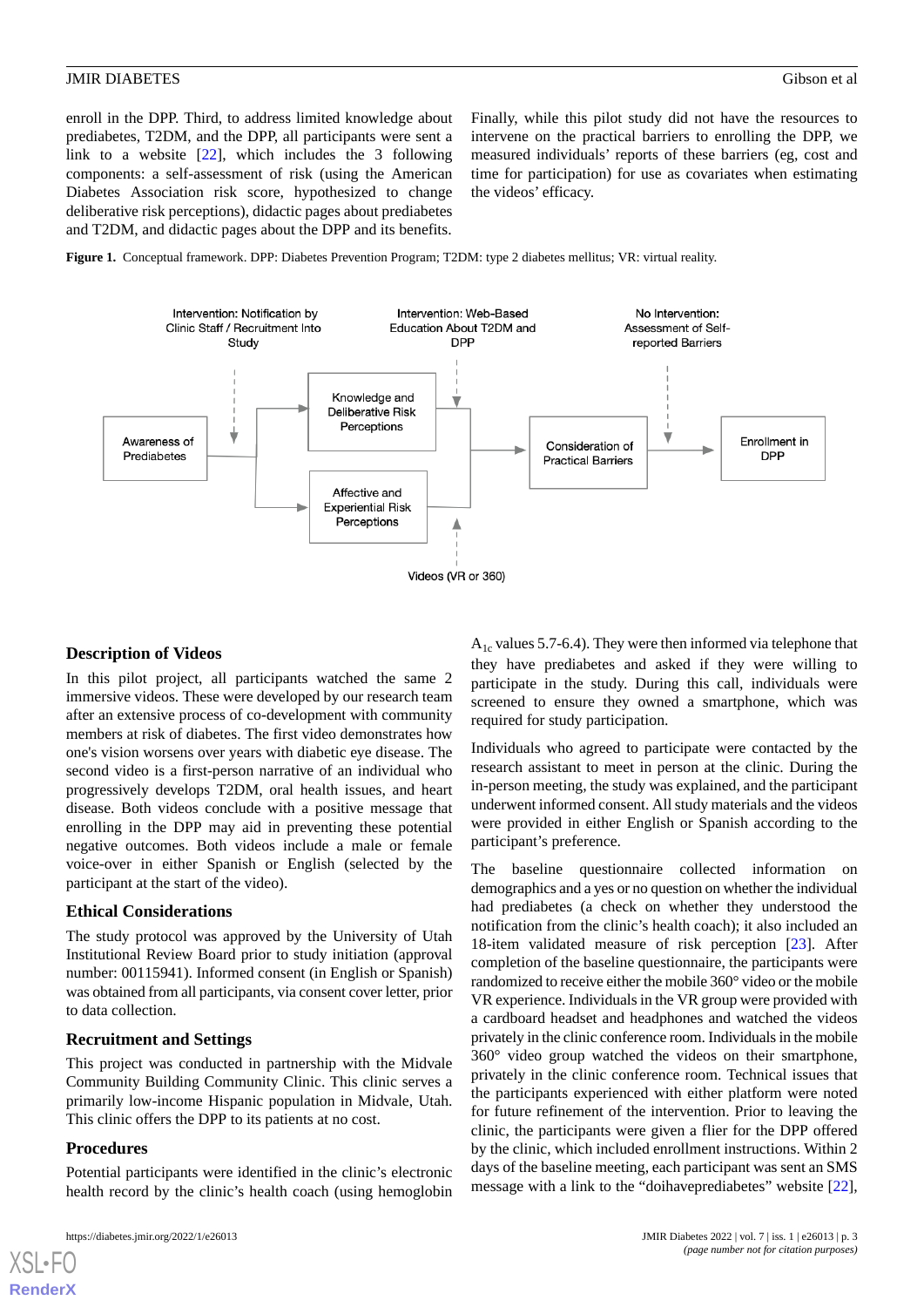an educational website that provides information on prediabetes, T2DM, and the DPP.

Two weeks later, the participants were sent a follow-up survey to their mobile phone, which included questions about whether they enrolled in the DPP, a repeat assessment of their risk perceptions, qualitative feedback about the videos (VR or 360) and informational website, as well as a standardized measure of health literacy [\[24](#page-8-7)]. The questionnaire concluded with a set of 8 Likert-type questions about the importance of practical barriers or facilitators to enrollment in the DPP, including the following: language the DPP is offered in; availability of childcare at the DPP; accessibility of the DPP in terms of location; time requirements and scheduling [[25\]](#page-8-8); and the desire to participate in the DPP if it were delivered by internet. To compensate for participation in this trial, the participants were emailed a US \$75 electronic gift card.

#### **Analysis**

To test whether there were significant differences in the distributions of the participants' demographics for completers (participants who at least provided data on DPP enrollment in the follow-up survey) vs noncompleters (participants who did not start the follow-up survey) and between completers randomized to VR vs 360° video, we used chi-squared tests for categorical variables and *t* test for continuous variables.

The primary outcome of interest was self-reported enrollment in the DPP. We used logistic regression to compare the effects of the 2 modalities of video delivery on the likelihood of enrollment in the DPP. This model adjusted for any baseline difference in demographics between groups, a dichotomous variable that indicated whether the individual was aware that

they had prediabetes, and the participants' rating of the importance of practical factors that affected their decision of whether to enroll as covariates.

To test whether the videos caused changes in risk perception, we first used paired *t* tests to determine whether there were significant within-subject changes in risk perceptions. We then used an unpaired *t* test to compare changes in risk perception by intervention modality. An exploratory mediation analysis was planned if there had been significant changes in risk perceptions. All analyses were conducted using statistical programming language R (R Foundation for Statistical Computing) [[26\]](#page-8-9).

# *Results*

### **Participation**

Approximately 240 patients were contacted by the clinic's health coach and notified that they had prediabetes. A total of 209 consented and participated in baseline assessments, and 116 participants provided complete follow-up data. The majority of the loss to follow-up occurred in the first few months of data collection because we originally compensated participants with a gift card at the end of the baseline assessment rather than after the follow-up assessment. Some data were also lost because some questions were not mandatory in the online follow-up questionnaire (both issues were addressed about half of the way through the pilot).

[Table 1](#page-4-0) provides the measured demographics of individuals who were randomized to VR vs 360° video; there were no significant differences in demographics between the groups.

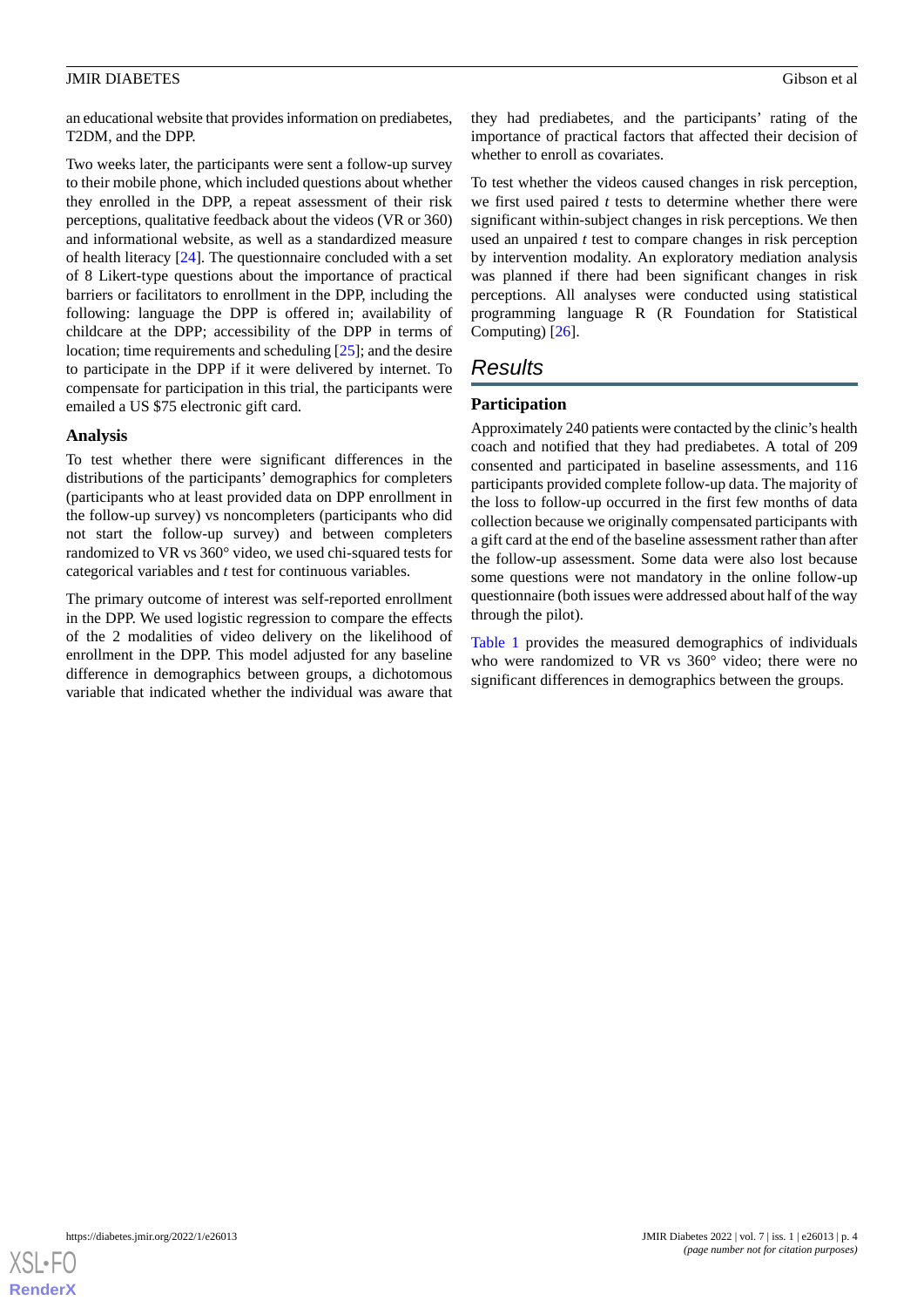<span id="page-4-0"></span>**Table 1.** Demographics of participants by intervention group among those who completed baseline and follow-up interviews.

| Characteristics                                     | Values       |                   |                   |           |
|-----------------------------------------------------|--------------|-------------------|-------------------|-----------|
|                                                     | $VR^a$ group | $360^\circ$ group | Statistic         | $P$ value |
| Sex (baseline survey), n (%)                        |              |                   | 1.9 <sup>b</sup>  | .38       |
| Female                                              | 36(64)       | 43 (72)           |                   |           |
| Male                                                | 20(36)       | 16(27)            |                   |           |
| Prefer not to answer                                | 0(0)         | 1(1.7)            |                   |           |
| Language (baseline survey), n (%)                   |              |                   | 0.8 <sup>b</sup>  | .36       |
| English                                             | 12(21.4)     | 8(13.3)           |                   |           |
| Spanish                                             | 44 (78.6)    | 52 (87.7)         |                   |           |
| Race (baseline survey), n (%)                       |              |                   | 7.7 <sup>b</sup>  | .10       |
| White                                               | 44 (78.6)    | 33(55)            |                   |           |
| African American                                    | 0(0)         | 2(3.3)            |                   |           |
| Native American                                     | 0(0)         | 0(0)              |                   |           |
| Asian                                               | 0(0)         | 1(1.7)            |                   |           |
| Pacific Islander                                    | 0(0)         | 1(1.7)            |                   |           |
| Other                                               | 12(21.4)     | 24(40)            |                   |           |
| Ethnicity (baseline survey), n (%)                  |              |                   | 2.0 <sup>b</sup>  | .36       |
| Hispanic/Latino                                     | 55 (98.2)    | 59 (98.3)         |                   |           |
| Not Hispanic/Latino                                 | 1(1.8)       | 1(1.7)            |                   |           |
| Aware of prediabetes (follow-up survey), n (%)      |              |                   | 0.03 <sup>b</sup> | .98       |
| Yes                                                 | 48 (85.7)    | 53 (88.3)         |                   |           |
| N <sub>o</sub>                                      | 6(10.7)      | 6(10)             |                   |           |
| I don't know                                        | 2(3.6)       | 1(1.7)            |                   |           |
| Health literacy score (follow-up survey), mean (SD) | 12.7/20(3.4) | 11.9/20(3.4)      | $-1.2^{\rm c}$    | .22       |
| Age (baseline survey) (years), mean (SD)            | 43.9 (13.6)  | 45.2(10.3)        | $-0.57^{\circ}$   | .56       |

<sup>a</sup>VR: virtual reality.

b<sub>Chi-square test.</sub>

c *t* test.

## **DPP Enrollment**

A total of 116 participants provided data on DPP enrollment; overall enrollment in the DPP was 44/116 (37.9%). Enrollment among those randomized to VR was 25/56 (44.6%), while enrollment among those randomized to the 360° video was 19/60 (31.6%). To determine if the presentation modality was associated with differential enrollment rates after adjusting for relevant covariates, we created a logistic regression model with

enrollment as the outcome and intervention modality, awareness of prediabetes (a check on whether they understood the notification from the clinics health coach), and participants' ratings of the importance of factors that might affect their decision of whether or not to enroll ("which factors were important in your decision of whether or not to enroll in the DPP?" distance, time cost, etc) as covariates. [Table 2](#page-5-0) shows the results of that model.

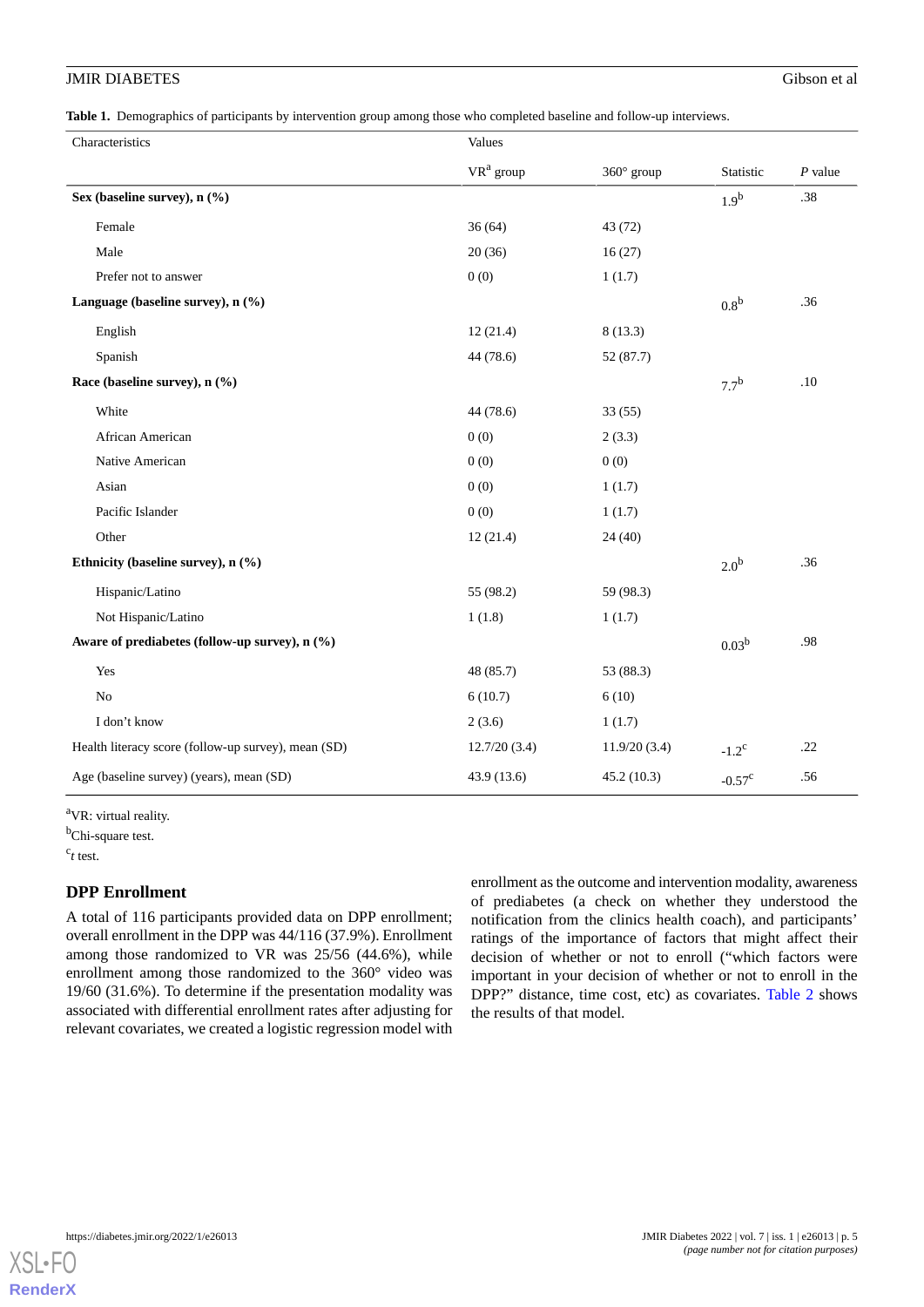<span id="page-5-0"></span>**Table 2.** Model results from logistic regression predicting Diabetes Prevention Program enrollment.

| Criteria                                              | Odds ratio | Lower 95% CI | Upper 95% CI | $P$ value |
|-------------------------------------------------------|------------|--------------|--------------|-----------|
| $VR^a$                                                | 1.78       | 0.75         | 4.30         | .19       |
| Health literacy score                                 | 1.08       | 0.95         | 1.24         | .22       |
| Aware of prediabetes                                  | 2.06       | 0.54         | 9.20         | .30       |
| Importance of language DPP <sup>b</sup> is offered in | 0.78       | 0.49         | 1.23         | .30       |
| Importance of distance to DPP                         | 0.56       | 0.33         | 0.92         | .03       |
| Importance of time required for DPP                   | 1.55       | 0.94         | 2.66         | .09       |
| Importance of availability of DPP via internet        | 1.00       | 0.56         | 1.71         | .98       |
| Importance of cost of DPP                             | 1.05       | 0.64         | 1.73         | .83       |
| Importance of availability of childcare through DPP   | 1.14       | 0.73         | 1.80         | .56       |
| Importance of motivation to change lifestyle          | 0.73       | 0.42         | 1.24         | .25       |

<sup>a</sup>VR: virtual reality.

<sup>b</sup>DPP: Diabetes Prevention Program.

#### **Risk Perceptions**

<span id="page-5-1"></span>Complete pre-post risk perception data were available for 96 people. [Table 3](#page-5-1) shows the prevideo and postvideo scores for total risk perception score, and for each component of the risk perception scale. Neither the total risk perception score nor its components changed significantly. *T* tests comparing the changes by intervention modality found no significant difference in risk perception changes between groups: total risk score  $(t=0.6; P=.54)$ , deliberative risk score  $(t=0.6; P=.54)$ ; affective risk score ( $t=0.44$ ;  $P=.65$ ); and experiential risk score ( $t=1.6$ ; *P*=.10)

**Table 3.** Risk perception pre video and post video by intervention group.

| Risk perception score component | $VR^a$ group (n=49) |                      | $360^{\circ}$ video group (n=47) |                      |  |
|---------------------------------|---------------------|----------------------|----------------------------------|----------------------|--|
|                                 | Prevideo, mean (SD) | Postvideo, mean (SD) | Prevideo, mean (SD)              | Postvideo, mean (SD) |  |
| Total score                     | 3.43(0.74)          | 3.46(0.76)           | 3.61(0.75)                       | 3.54(0.70)           |  |
| Deliberative component score    | 2.98(0.87)          | 2.98(0.86)           | 2.85(0.96)                       | 2.75(0.84)           |  |
| Affective component score       | 3.63(1.63)          | 3.60(1.72)           | 4.12(1.72)                       | 4.12(1.80)           |  |
| Experiential component score    | 3.69(0.69)          | 3.82(0.75)           | 3.86(0.72)                       | 3.74(0.73)           |  |

<sup>a</sup>VR: virtual reality.

#### **Qualitative Feedback**

In the follow-up survey, depending upon the video modality they received, the participants were asked "What did you think of the VR/Mobile 360° video?" Many participants provided

extremely short feedback such as "good" or "educational." [Textbox 1](#page-6-0) provides a sampling of the more detailed comments that were provided, divided into those that were positive and negative in tone.

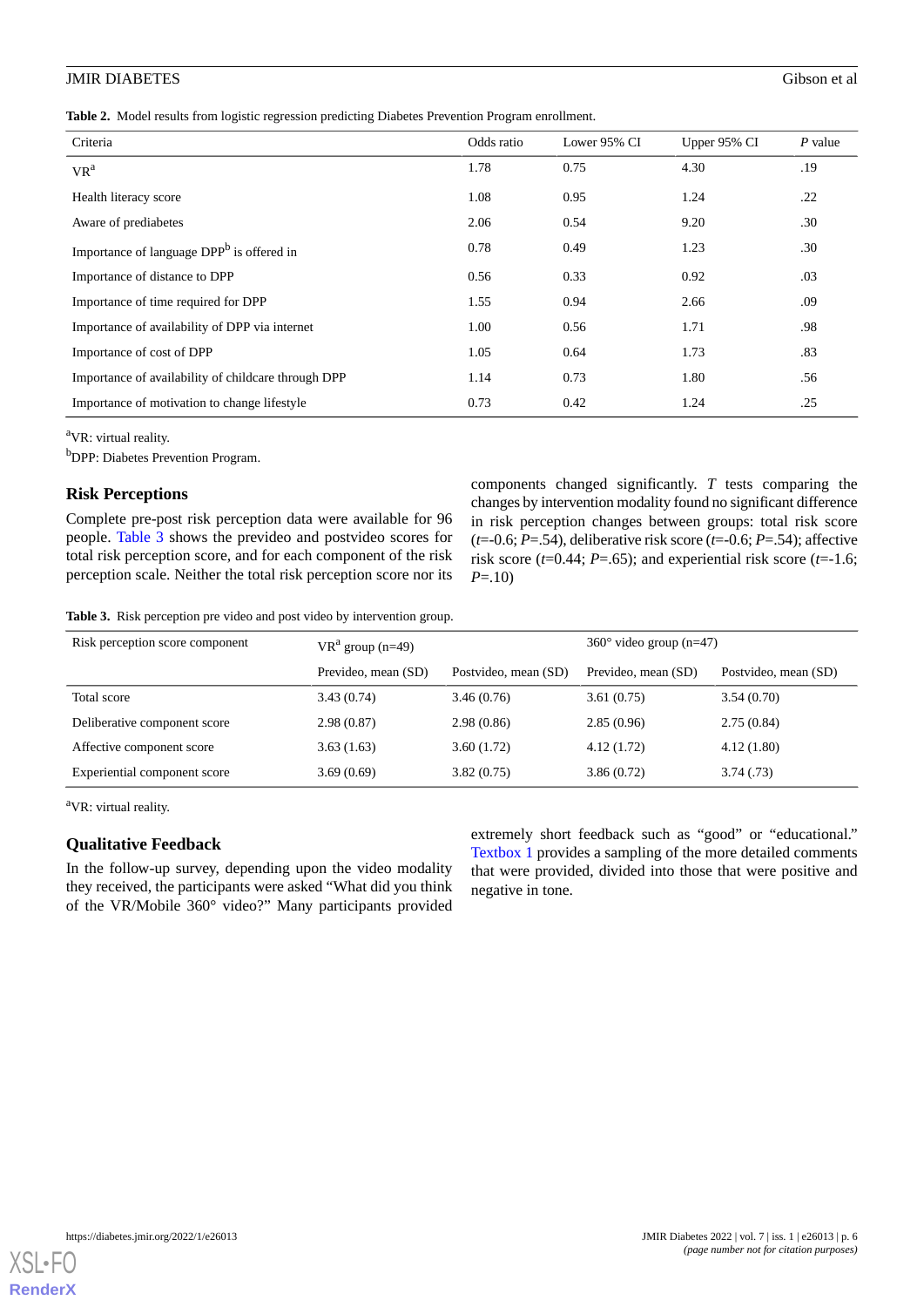<span id="page-6-0"></span>Textbox 1. Feedback from participants on the videos.

#### **Positive response to the videos**

- "Very interesting, it helped me to reflect."
- "They are very interesting to became conscious on this disease of diabetes."
- "I was informed with the video, something that I have not seen before. I learned to take care of myself and eat healthy."
- "It's a good video on showing the difference on a person having higher risk on diabetes."
- "Very good information about diabetes prevention."
- "It is very interesting how I interacted with the program."
- "I learned to eat healthy to prevent diabetes."
- "I liked them. They are awesome!"
- "They are very descriptable (sp) about the risk for having high blood sugar."
- "It really open my eyes."
- "I thought of how we could lose our sight and even our lives if we do not take care of ourselves adequately, our eating habits and our children's eating habits. And value our health and our family's health. The consequence of our addictive lifestyle of not eating healthy. Our families and ourselves must take care of our health. I would like to learn more."
- "It was amazing how realistic it made me understand the importance of my health and keeping diabetes at bay."

#### **Negative feedback on the videos**

- "They are creative but over dramatics."
- "Scary."
- "It was nice but it did hurt my head a bit."

# *Discussion*

#### **Summary of Project and Primary Findings**

In this pilot study, we tested whether the presentation of 2 brief motivational mobile phone videos delivered via mobile 360° vs mobile virtual reality had differential effects on risk perceptions and enrollment in the DPP. We found an absolute difference in the enrollment of 13% between groups that, while not statistically significant in this project, might be practically important. We also found that risk perceptions did not differ by modality and did not change for individuals in either group. We believe these results suggest several avenues for further investigation.

While we are unaware of prior research comparing the efficacy of VR to 360° Video on changing individuals' health beliefs and behaviors, a few studies have tested the use of VR for health behavior change [[27\]](#page-8-10). For example, Ahn et al [\[28](#page-8-11)[,29](#page-8-12)] compared the effects of a pamphlet on the health risks of sugary drink consumption alone with a VR simulation of a virtual person gaining weight as a result of regularly consuming soft drinks, with both interventions combined. They found that the combined intervention was more effective than either alone, leading to lower self-reported consumption of soft drinks. Interestingly, they found that the risk perceptions of participants who experienced the VR increased. By contrast, in this study, we found that our immersive videos did not lead to changes in risk perception. Clearly, further research is needed to understand the mechanism of action of immersive videos intended to change beliefs and behaviors.

There are several strengths to this study. First, this study addressed the pragmatic question of whether the greater immersiveness of VR is needed (vs 360° video) for persuasive videos to affect individuals' health beliefs and behaviors. Second, the study interventions sought to isolate the effect of the mode of video delivery on enrollment by addressing other factors that might affect enrollment. We notified all individuals of their prediabetes to address low awareness of prediabetes; we also sent all participants a website URL to educate them to address their lack of understanding of prediabetes, T2DM, and the DPP. Finally, we measured contextual factors related to the decision about whether to enroll in the DPP (eg, ratings of importance of travel, distance, and cost) for use as covariates in estimating the effect of the intervention.

This study has several limitations. First, our measure of DPP enrollment was based on self-report, leading to the potential for social desirability bias in our results. In addition, we only measured whether people signed up for the DPP, not whether they engaged with the program. In future work, we plan to collect objective data from the DPP program on both enrollment and engagement. Second, this study was an uncontrolled pilot study; therefore, it is possible that simply informing people that they have prediabetes and educating them about the DPP led to their enrollment, independent of the video interventions. However, prior research on notifying individuals that they have prediabetes and educating them about the DPP has found much lower rates of enrollment than we found in this study. For example, as part of a large trial of community-based DPPs, investigators contacted 7500 community members with a letter notifying them that they have prediabetes and educating them about the DPP; they found that that only 1.7% of those who

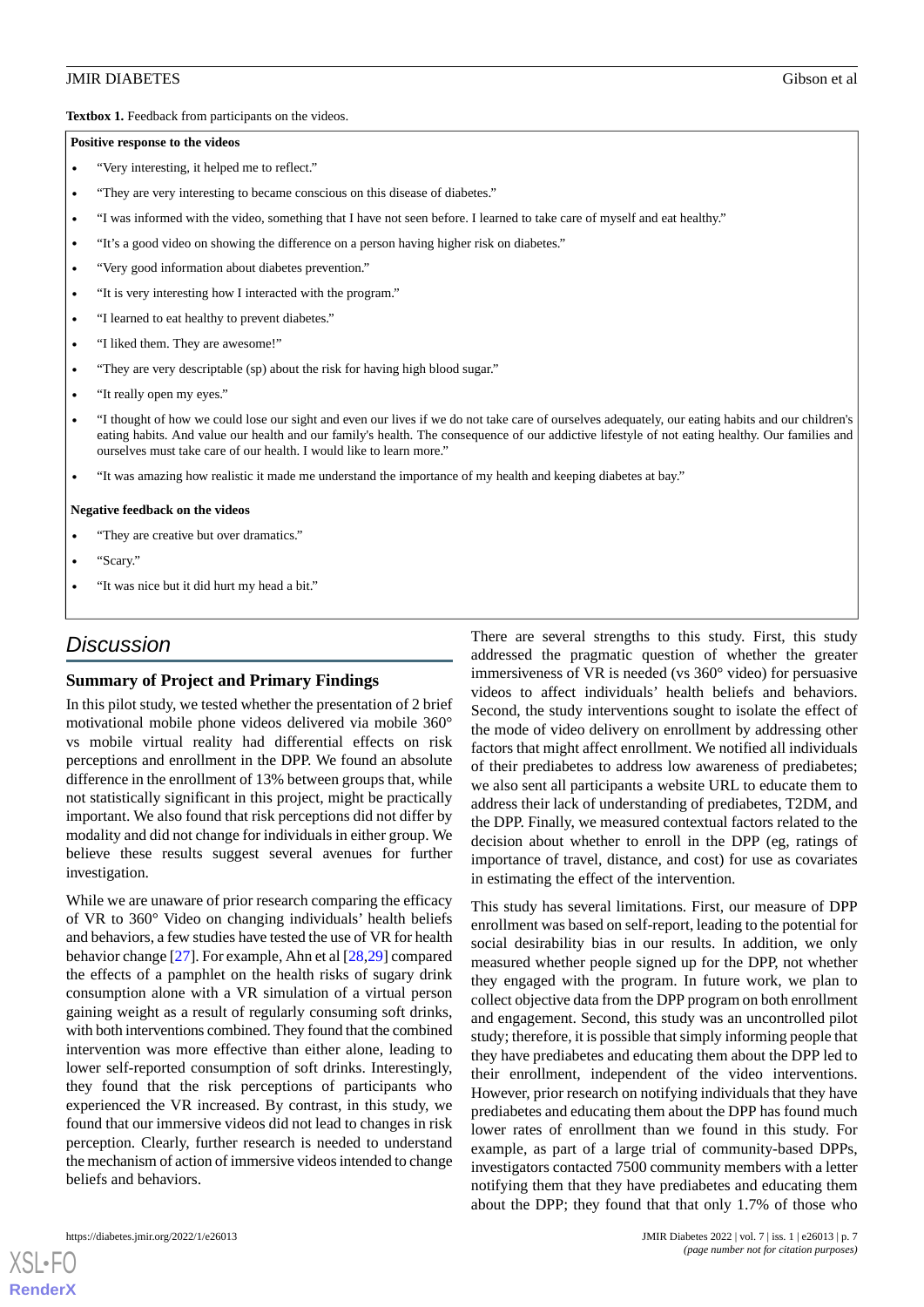were contacted enrolled in the DPP [\[7](#page-7-15)]. The true magnitude of the efficacy of our videos will need to be tested in a controlled trial.

Based on the results of this pilot, we are planning a trial that will compare the efficacy of notification or education alone vs notification or education + VR videos vs notification or education + 360° on objectively measured enrollment and engagement in the DPP among individuals with prediabetes. Future work will also assess multiple potential mechanisms of action for the videos, assessing whether risk perceptions [[23\]](#page-8-6), narrative transportation [[30\]](#page-8-13), and immersion [[31\]](#page-8-14) are associated with the videos' efficacy and whether the effects of the

intervention are moderated by the individuals' health literacy, numeracy, or practical barriers to enrolling.

#### **Conclusions**

Increasing enrollment in the evidence-based DPP is a national priority. We present a comparison of the presentation of brief motivational mobile phone videos in virtual reality vs 360° video on risk perceptions and enrollment in the DPP. Our results suggest that further work is warranted to determine the replicability of our findings in other populations, to examine the mechanism of action of the videos, and to assess any moderators of their efficacy.

## **Conflicts of Interest**

<span id="page-7-0"></span>None declared.

#### **References**

- <span id="page-7-1"></span>1. National Diabetes Statistics Report. Centers for Disease Control and Prevention. 2020. URL: [https://www.cdc.gov/diabetes/](https://www.cdc.gov/diabetes/data/statistics-report/index.html) [data/statistics-report/index.html](https://www.cdc.gov/diabetes/data/statistics-report/index.html) [accessed 2021-08-30]
- <span id="page-7-2"></span>2. Crandall JP, Knowler WC, Kahn SE, Marrero D, Florez JC, Bray GA, Diabetes Prevention Program Research Group. The prevention of type 2 diabetes. Nat Clin Pract Endocrinol Metab 2008 Jul 20;4(7):382-393 [[FREE Full text](http://europepmc.org/abstract/MED/18493227)] [doi: [10.1038/ncpendmet0843\]](http://dx.doi.org/10.1038/ncpendmet0843) [Medline: [18493227](http://www.ncbi.nlm.nih.gov/entrez/query.fcgi?cmd=Retrieve&db=PubMed&list_uids=18493227&dopt=Abstract)]
- <span id="page-7-4"></span><span id="page-7-3"></span>3. National Diabetes Prevention Program. Centers for Disease Control and Prevention. URL: [https://www.cdc.gov/diabetes/](https://www.cdc.gov/diabetes/prevention/index.html) [prevention/index.html](https://www.cdc.gov/diabetes/prevention/index.html) [accessed 2021-08-30]
- 4. Ackermann RT, O'Brien MJ. Evidence and Challenges for Translation and Population Impact of the Diabetes Prevention Program. Curr Diab Rep 2020 Feb 20;20(3):9. [doi:  $10.1007/s11892-020-1293-4$ ] [Medline: [32080770\]](http://www.ncbi.nlm.nih.gov/entrez/query.fcgi?cmd=Retrieve&db=PubMed&list_uids=32080770&dopt=Abstract)
- <span id="page-7-5"></span>5. Cannon M, Masalovich S, Ng B, Soler R, Jabrah R, Ely E, et al. Retention Among Participants in the National Diabetes Prevention Program Lifestyle Change Program, 2012-2017. Diabetes Care 2020 Sep;43(9):2042-2049. [doi: [10.2337/dc19-2366\]](http://dx.doi.org/10.2337/dc19-2366) [Medline: [32616617](http://www.ncbi.nlm.nih.gov/entrez/query.fcgi?cmd=Retrieve&db=PubMed&list_uids=32616617&dopt=Abstract)]
- <span id="page-7-15"></span><span id="page-7-6"></span>6. Brunisholz KD, Kim J, Savitz LA, Hashibe M, Gren LH, Hamilton S, et al. A Formative Evaluation of a Diabetes Prevention Program Using the RE-AIM Framework in a Learning Health Care System, Utah, 2013-2015. Prev Chronic Dis 2017 Jul 20;14:E58 [\[FREE Full text](https://www.cdc.gov/pcd/issues/2017/16_0556.htm)] [doi: [10.5888/pcd14.160556\]](http://dx.doi.org/10.5888/pcd14.160556) [Medline: [28727546\]](http://www.ncbi.nlm.nih.gov/entrez/query.fcgi?cmd=Retrieve&db=PubMed&list_uids=28727546&dopt=Abstract)
- <span id="page-7-7"></span>7. Adams R. Implementation of the YMCA Diabetes Prevention Program throughout an Integrated Health System: A Translational Study. permj 2016:15-241. [doi: [10.7812/tpp/15-241\]](http://dx.doi.org/10.7812/tpp/15-241)
- <span id="page-7-8"></span>8. Holliday CS, Williams J, Salcedo V, Kandula NR. Clinical Identification and Referral of Adults With Prediabetes to a Diabetes Prevention Program. Prev Chronic Dis 2019 Jun 27;16:E82 [[FREE Full text](https://www.cdc.gov/pcd/issues/2019/18_0540.htm)] [doi: [10.5888/pcd16.180540\]](http://dx.doi.org/10.5888/pcd16.180540) [Medline: [31255186](http://www.ncbi.nlm.nih.gov/entrez/query.fcgi?cmd=Retrieve&db=PubMed&list_uids=31255186&dopt=Abstract)]
- <span id="page-7-9"></span>9. Ko JY, Brown DR, Galuska DA, Zhang J, Blanck HM, Ainsworth BE. Weight loss advice U.S. obese adults receive from health care professionals. Prev Med 2008 Dec;47(6):587-592 [[FREE Full text\]](http://europepmc.org/abstract/MED/18851991) [doi: [10.1016/j.ypmed.2008.09.007\]](http://dx.doi.org/10.1016/j.ypmed.2008.09.007) [Medline: [18851991](http://www.ncbi.nlm.nih.gov/entrez/query.fcgi?cmd=Retrieve&db=PubMed&list_uids=18851991&dopt=Abstract)]
- <span id="page-7-10"></span>10. Halbert CH, Jefferson M, Melvin CL, Rice L, Chukwuka KM. Provider Advice About Weight Loss in a Primary Care Sample of Obese and Overweight Patients. J Prim Care Community Health 2017 Oct;8(4):239-246 [[FREE Full text](https://journals.sagepub.com/doi/10.1177/2150131917715336?url_ver=Z39.88-2003&rfr_id=ori:rid:crossref.org&rfr_dat=cr_pub%3dpubmed)] [doi: [10.1177/2150131917715336\]](http://dx.doi.org/10.1177/2150131917715336) [Medline: [28643551\]](http://www.ncbi.nlm.nih.gov/entrez/query.fcgi?cmd=Retrieve&db=PubMed&list_uids=28643551&dopt=Abstract)
- <span id="page-7-11"></span>11. Hébert ET, Caughy MO, Shuval K. Primary care providers' perceptions of physical activity counselling in a clinical setting: a systematic review. Br J Sports Med 2012 Jul;46(9):625-631. [doi: [10.1136/bjsports-2011-090734\]](http://dx.doi.org/10.1136/bjsports-2011-090734) [Medline: [22711796](http://www.ncbi.nlm.nih.gov/entrez/query.fcgi?cmd=Retrieve&db=PubMed&list_uids=22711796&dopt=Abstract)]
- <span id="page-7-12"></span>12. Forman-Hoffman V, Little A, Wahls T. Barriers to obesity management: a pilot study of primary care clinicians. BMC Fam Pract 2006 Jun 06;7:35 [[FREE Full text](https://bmcfampract.biomedcentral.com/articles/10.1186/1471-2296-7-35)] [doi: [10.1186/1471-2296-7-35\]](http://dx.doi.org/10.1186/1471-2296-7-35) [Medline: [16756673\]](http://www.ncbi.nlm.nih.gov/entrez/query.fcgi?cmd=Retrieve&db=PubMed&list_uids=16756673&dopt=Abstract)
- <span id="page-7-13"></span>13. Hostetter J, Schwarz N, Klug M, Wynne J, Basson MD. Primary care visits increase utilization of evidence-based preventative health measures. BMC Fam Pract 2020 Jul 28;21(1):151 [\[FREE Full text\]](https://bmcfampract.biomedcentral.com/articles/10.1186/s12875-020-01216-8) [doi: [10.1186/s12875-020-01216-8](http://dx.doi.org/10.1186/s12875-020-01216-8)] [Medline: [32718313](http://www.ncbi.nlm.nih.gov/entrez/query.fcgi?cmd=Retrieve&db=PubMed&list_uids=32718313&dopt=Abstract)]
- <span id="page-7-14"></span>14. Manuel JI. Racial/Ethnic and Gender Disparities in Health Care Use and Access. Health Serv Res 2018 Jun;53(3):1407-1429 [[FREE Full text](http://europepmc.org/abstract/MED/28480588)] [doi: [10.1111/1475-6773.12705\]](http://dx.doi.org/10.1111/1475-6773.12705) [Medline: [28480588](http://www.ncbi.nlm.nih.gov/entrez/query.fcgi?cmd=Retrieve&db=PubMed&list_uids=28480588&dopt=Abstract)]
- 15. Roettl J, Terlutter R. The same video game in 2D, 3D or virtual reality How does technology impact game evaluation and brand placements? PLoS One 2018;13(7):e0200724 [\[FREE Full text](https://dx.plos.org/10.1371/journal.pone.0200724)] [doi: [10.1371/journal.pone.0200724\]](http://dx.doi.org/10.1371/journal.pone.0200724) [Medline: [30028839](http://www.ncbi.nlm.nih.gov/entrez/query.fcgi?cmd=Retrieve&db=PubMed&list_uids=30028839&dopt=Abstract)]
- 16. Shen J, Wang Y, Chen C, Nelson MR, Yao MZ. Using virtual reality to promote the university brand: When do telepresence and system immersion matter? Journal of Marketing Communications 2019 Oct 09;26(4):362-393. [doi: [10.1080/13527266.2019.1671480\]](http://dx.doi.org/10.1080/13527266.2019.1671480)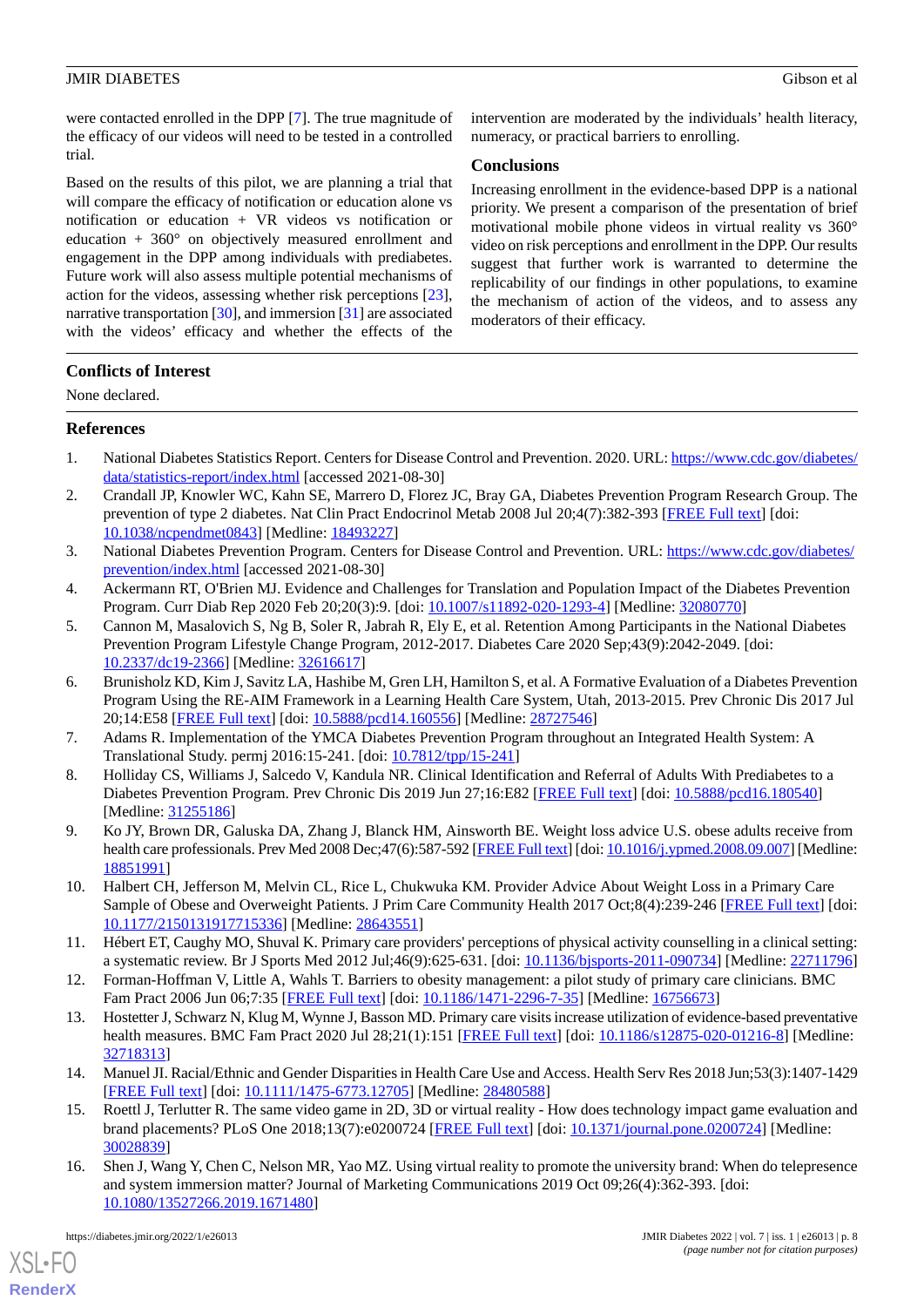- <span id="page-8-0"></span>17. Gopalan A, Lorincz IS, Wirtalla C, Marcus SC, Long JA. Awareness of Prediabetes and Engagement in Diabetes Risk-Reducing Behaviors. Am J Prev Med 2015 Oct;49(4):512-519. [doi: [10.1016/j.amepre.2015.03.007](http://dx.doi.org/10.1016/j.amepre.2015.03.007)] [Medline: [26091928](http://www.ncbi.nlm.nih.gov/entrez/query.fcgi?cmd=Retrieve&db=PubMed&list_uids=26091928&dopt=Abstract)]
- <span id="page-8-1"></span>18. Cullen KW, Buzek BB. Knowledge about type 2 diabetes risk and prevention of African-American and Hispanic adults and adolescents with family history of type 2 diabetes. Diabetes Educ 2009;35(5):836-842. [doi: [10.1177/0145721709341851\]](http://dx.doi.org/10.1177/0145721709341851) [Medline: [19696204](http://www.ncbi.nlm.nih.gov/entrez/query.fcgi?cmd=Retrieve&db=PubMed&list_uids=19696204&dopt=Abstract)]
- <span id="page-8-2"></span>19. Rosal MC, Borg A, Bodenlos JS, Tellez T, Ockene IS. Awareness of diabetes risk factors and prevention strategies among a sample of low-income Latinos with no known diagnosis of diabetes. Diabetes Educ 2011;37(1):47-55. [doi: [10.1177/0145721710392247\]](http://dx.doi.org/10.1177/0145721710392247) [Medline: [21220363\]](http://www.ncbi.nlm.nih.gov/entrez/query.fcgi?cmd=Retrieve&db=PubMed&list_uids=21220363&dopt=Abstract)
- <span id="page-8-4"></span><span id="page-8-3"></span>20. Rouyard T, Kent S, Baskerville R, Leal J, Gray A. Perceptions of risks for diabetes-related complications in Type 2 diabetes populations: a systematic review. Diabet Med 2017 Apr;34(4):467-477 [\[FREE Full text\]](http://europepmc.org/abstract/MED/27864886) [doi: [10.1111/dme.13285\]](http://dx.doi.org/10.1111/dme.13285) [Medline: [27864886](http://www.ncbi.nlm.nih.gov/entrez/query.fcgi?cmd=Retrieve&db=PubMed&list_uids=27864886&dopt=Abstract)]
- <span id="page-8-5"></span>21. Shawley-Brzoska S, Misra R. Perceived Benefits and Barriers of a Community-Based Diabetes Prevention and Management Program. J Clin Med 2018 Mar 13;7(3):58 [[FREE Full text](https://www.mdpi.com/resolver?pii=jcm7030058)] [doi: [10.3390/jcm7030058\]](http://dx.doi.org/10.3390/jcm7030058) [Medline: [29534005](http://www.ncbi.nlm.nih.gov/entrez/query.fcgi?cmd=Retrieve&db=PubMed&list_uids=29534005&dopt=Abstract)]
- <span id="page-8-6"></span>22. 1 in 3 American Adults has Prediabetes. Do You? Do I have Prediabetes. URL: <https://doihaveprediabetes.org/> [accessed 2022-02-26]
- <span id="page-8-7"></span>23. Ferrer RA, Klein WMP, Persoskie A, Avishai-Yitshak A, Sheeran P. The Tripartite Model of Risk Perception (TRIRISK): Distinguishing Deliberative, Affective, and Experiential Components of Perceived Risk. Ann Behav Med 2016 Oct;50(5):653-663. [doi: [10.1007/s12160-016-9790-z\]](http://dx.doi.org/10.1007/s12160-016-9790-z) [Medline: [26961206](http://www.ncbi.nlm.nih.gov/entrez/query.fcgi?cmd=Retrieve&db=PubMed&list_uids=26961206&dopt=Abstract)]
- <span id="page-8-8"></span>24. Chinn D, McCarthy C. All Aspects of Health Literacy Scale (AAHLS): developing a tool to measure functional, communicative and critical health literacy in primary healthcare settings. Patient Educ Couns 2013 Feb;90(2):247-253. [doi: 10.1016/*j.pec.2012.10.019*] [Medline: [23206659\]](http://www.ncbi.nlm.nih.gov/entrez/query.fcgi?cmd=Retrieve&db=PubMed&list_uids=23206659&dopt=Abstract)
- <span id="page-8-10"></span><span id="page-8-9"></span>25. Ruge T, Nyström L, Lindahl B, Hallmans G, Norberg M, Weinehall L, et al. Recruiting high-risk individuals to a diabetes prevention program: how hard can it be? Diabetes Care 2007 Jul;30(7):e61. [doi: [10.2337/dc06-2466\]](http://dx.doi.org/10.2337/dc06-2466) [Medline: [17596484](http://www.ncbi.nlm.nih.gov/entrez/query.fcgi?cmd=Retrieve&db=PubMed&list_uids=17596484&dopt=Abstract)]
- <span id="page-8-11"></span>26. A Language and Environment for Statistical Computing. R project. 2019. URL: <https://www.R-project.org/> [accessed 2019-08-01]
- <span id="page-8-12"></span>27. Ahn S, Fox J. Immersive Virtual Environments, Avatars, and Agents for Health. In: Encyclopedia of Health and Risk Message Design and Processing. Oxford, England: Oxford University press; 2017:1-19.
- <span id="page-8-13"></span>28. Ahn SJ. Incorporating immersive virtual environments in health promotion campaigns: a construal level theory approach. Health Commun 2015;30(6):545-556. [doi: [10.1080/10410236.2013.869650\]](http://dx.doi.org/10.1080/10410236.2013.869650) [Medline: [24991725](http://www.ncbi.nlm.nih.gov/entrez/query.fcgi?cmd=Retrieve&db=PubMed&list_uids=24991725&dopt=Abstract)]
- <span id="page-8-14"></span>29. Ahn SJ. Virtual Exemplars in Health Promotion Campaigns. Journal of Media Psychology 2018 Apr;30(2):91-103. [doi: [10.1027/1864-1105/a000184](http://dx.doi.org/10.1027/1864-1105/a000184)]
- 30. Green MC, Brock TC. The role of transportation in the persuasiveness of public narratives. Journal of Personality and Social Psychology 2000 Nov;79(5):701-721. [doi: [10.1037/0022-3514.79.5.701\]](http://dx.doi.org/10.1037/0022-3514.79.5.701)
- 31. Moyer-Guse E, Nabi RL. Explaining the Effects of Narrative in an Entertainment Television Program: Overcoming Resistance to Persuasion. Human Communication Research 2010 Jan;36(1):26-52. [doi: [10.1111/j.1468-2958.2009.01367.x\]](http://dx.doi.org/10.1111/j.1468-2958.2009.01367.x)

## **Abbreviations**

**DPP:** Diabetes Prevention Program **PCP:** primary care provider **T2DM:** type 2 diabetes mellitus **VR:** virtual reality

*Edited by K Mizokami-Stout, D Griauzde; submitted 24.11.20; peer-reviewed by T Halliday, S Persky; comments to author 20.06.21; revised version received 30.09.21; accepted 23.01.22; published 17.03.22*

*Please cite as:*

*Gibson B, Simonsen S, Jensen JD, Yingling L, Schaefer J, Sundaresh V, Zhang Y, Altizer R Mobile Virtual Reality Versus Mobile 360° Video to Promote Enrollment in the Diabetes Prevention Program Among Hispanic Adults: Pilot Study JMIR Diabetes 2022;7(1):e26013 URL: <https://diabetes.jmir.org/2022/1/e26013> doi: [10.2196/26013](http://dx.doi.org/10.2196/26013) PMID:*